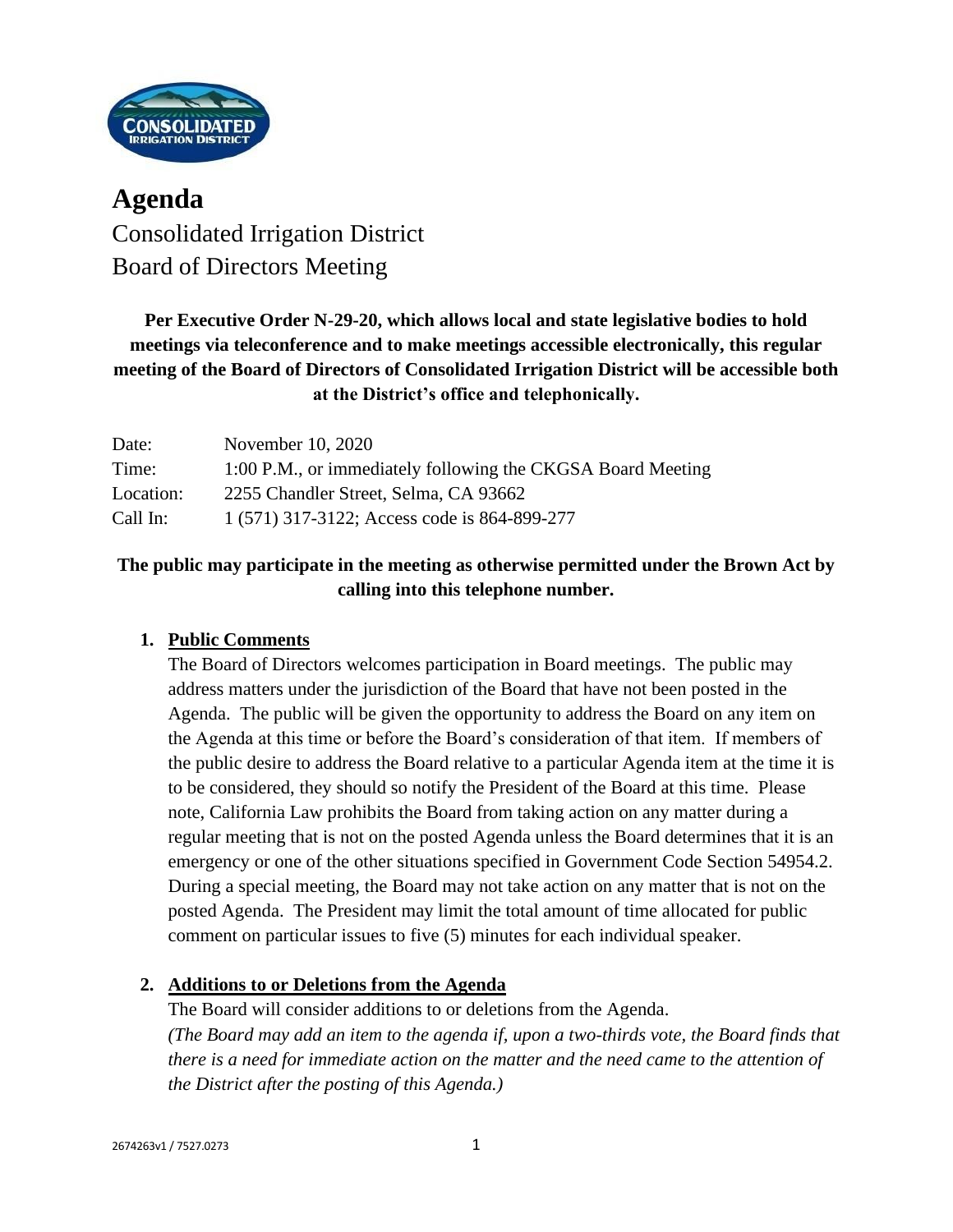#### **3. Disclosure of Possible Conflict of Interest**

Disclosure by Board Members of possible conflicts of interest.

#### **4. Consent Calendar (Recommend Approval) – Review & Take Action**

- **a.** Approval of October 14, 2020 Board Meeting Minutes
- **b.** Approval of October 2020 Bills
- **c.** Authorize Special Payroll Warrants for December 2020
- **d.** Receive report of Monthly Status: Collections and Certificates of Sale as of October 31, 2020
- **e.** Approval of CID Monthly Budget Report as of October 31, 2020
- **f.** Accept Financial Report as of October 31, 2020
- **g.** Pond Lease James Kerns (Cruff Pond)
- **h.** Pond Lease Joe Souza/Souza Dairy (Goldie Pond)
- **i.** Pond Lease Mike McCutcheon (Hansen Pond)
- **j.** Pond Lease Michael Schmall (Peach and Lincoln Ave. Pond)

#### **5. Correspondence: Items for Board Action**

#### **a. Auditor Bids for 2020 Fiscal Year**

Review and consider taking action to award bid for Auditor for 2020 Fiscal Year Audit.

## **b. Kings River Water Association (KRWA) Pine Flat O&M 2020 Billing - \$177,083.42**

Review and discuss possible action the KRWA Pine Flat O&M Billing for calendar year 2020 for the amount of \$177,083.42.

#### **c. California Farm Water Coalition 2020 Dues - \$1,000.00**

Review and discuss possible action the California Farm Water Coalition 2020 Dues for the amount of \$1,000.00.

#### **d. Thank you from the Benzler Family**

Benzler Family would like to thank CID for the floral arrangement and donation in memory of Tom Benzler to the Crosspointe Church.

#### **6. Manager's Report, Presentation of Items for Board Action and Public Hearings**

**a. Manager's Report**

Receive monthly update.

### **b. Water Report**

Review and discuss for possible action: the current water report.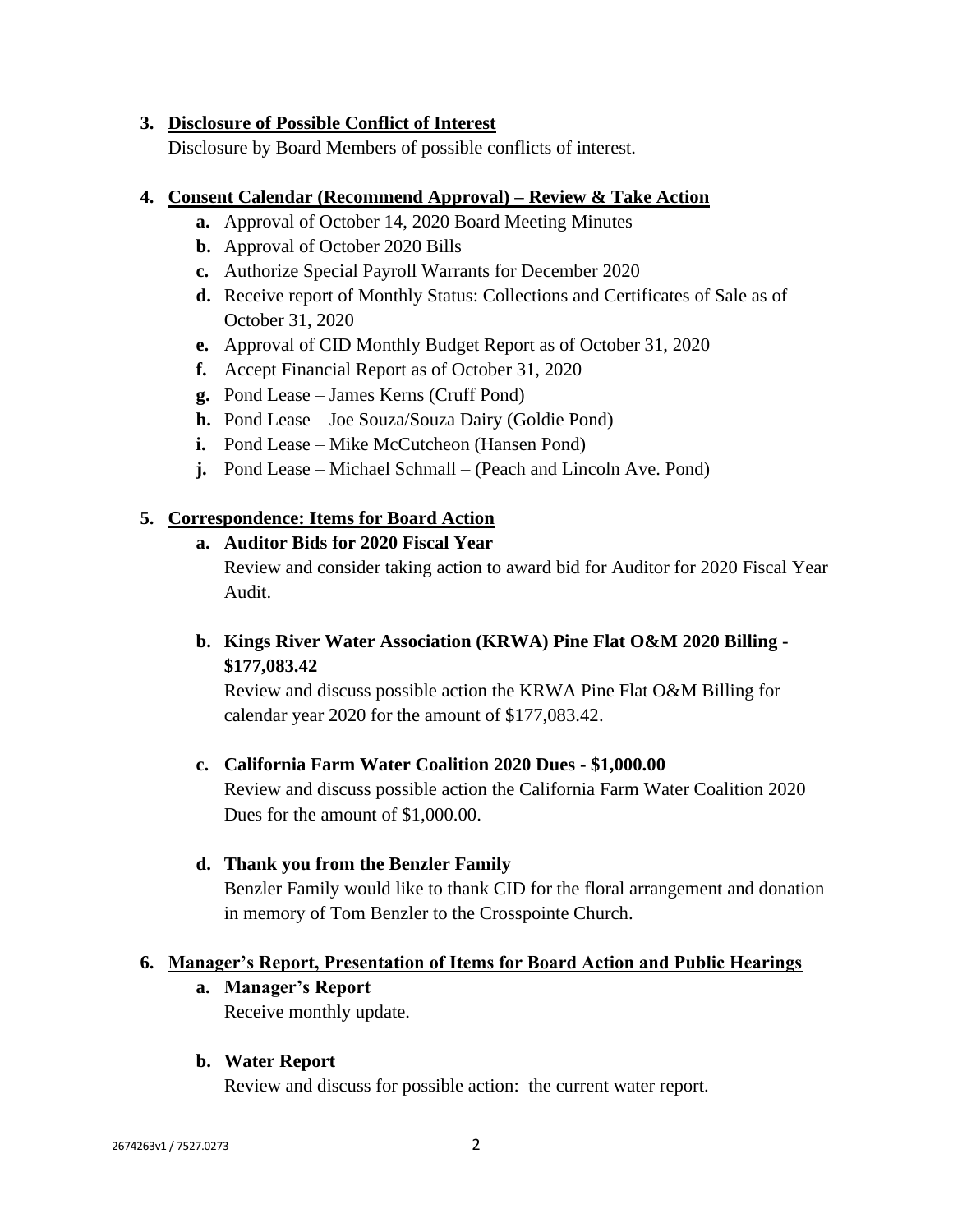#### **c. SGMA Update**

Receive update on implementation of the Sustainable Groundwater Management Act and provide directions to staff.

#### **d. Report of Land Acquisition Effort**

Receive update and discuss for possible action regarding land acquisition.

#### **e. Projects Update**

Receive update and discuss for possible action: the status of current projects. (i) Temperance Pond

#### **7. Authorization to Sign Lease Agreement – Resolution**

Review for possible action adopting Resolution 2020-05 to authorize signing of lease agreement with PACCAR Financial for 2021 Kenworth Dump Truck.

## **8. Closed Session Pursuant to Government Code Section 54957.6 – Public Employee Discipline/Dismissal/Release**

Position: Office Manager

## **9. Closed Session Pursuant to Government Code Section 54956.9(d)(2) – Conference with Legal Counsel**

Conference with legal counsel related to significant exposure to and/or anticipated litigation pursuant to paragraph (2) of subdivision (d) of Government Code Section 54956.9: (2 cases)

## **10. Closed Session Pursuant to Government Code Section 54956.9(d)(1) – Conference with Legal Counsel**

Closed session pursuant to Government Code Section 54956.9(d)(1) related to existing litigation:

- **a.** Kings River Water Association, et al. v. James Verboon, et al;
- **b.** James Irrigation District v. KRWA, et al. (Fresno County Case number 19CECG00769).

## **11. Closed Session Pursuant to Government Code Section 54956.8 – Conference with Real Property Negotiator**

Closed session pursuant to Government Code Section 54956.8 related to real property negotiations.

a. Property APN: 345 080 005 Agency Negotiator: Phil Desatoff